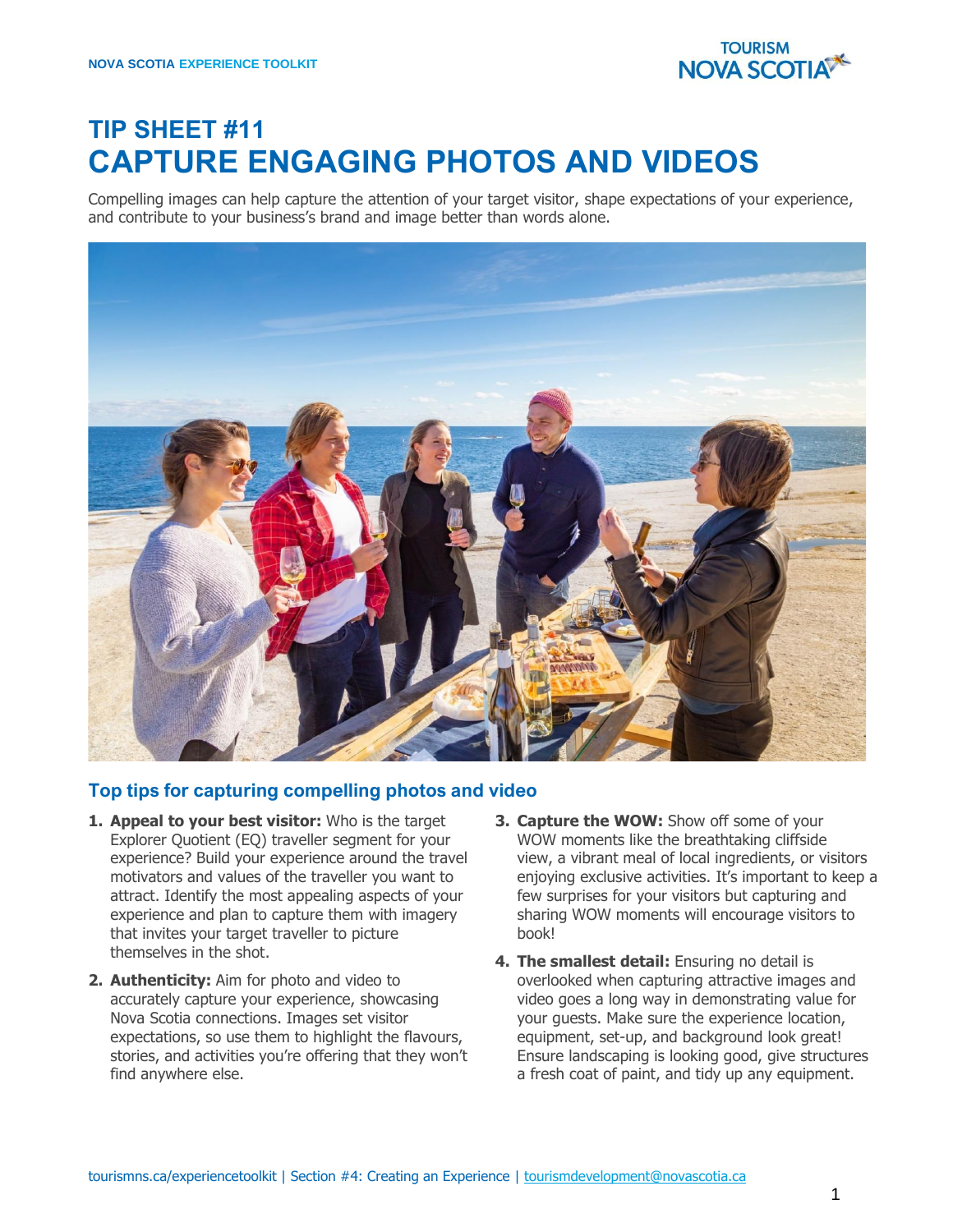

- **5. Experiential images:** Show visitors having fun and being engaged in hands-on activities to help travellers visualize themselves taking part.
- **6. Supporting images:** Used along with your main experiential image, supporting images help tell the story of your experience. For example, capture images of the chef making the meal, supporting infrastructure (beachside cottages, trails, kayaks), sights (coastal landscapes, wildlife, quaint streetscapes), and people they will meet (artists, local experts).
- **7. Create a critical shot list:** Whether you capture images yourself or work with a professional (photographer, influencer), prepare a list of key images needed to tell the story of your experience that will be most appealing to your target traveller.
- **8. Capture images with longevity:** Consider capturing a few images that can be used to promote

your experience and business overall. Look for shots that can be used in multiple ways (website, social media, print). Capture some shots in landscape orientation and some in portrait orientation (horizontal and vertical). Look to capture genuine emotions (laughter, smiles). Avoid logos or busy patterns on clothing that may be distracting.

**9. Evaluate engagement:** When using photo and video on social media, pay attention to content that receives higher levels of engagement. Did you notice a post received more likes, shares, or comments than usual? Did you get more bookings following a popular photo or video post or receive more inquiries about your business? Check in on your social media activities and note how content is preforming. Unpaid promotion with high engagement can inform what content may deserve some paid promotion. Consider leading with this content on other channels like your website.



## **Images aligned with Nova Scotia's target EQ segments**

It's important to use images and video that align with your target visitors' values and preferences. To show how certain images appeal to different types of travellers, we've gathered a few examples that align with our target Explorer Quotient (EQ) visitor segments: Authentic Experiencers, Cultural Explorers, and Free Spirits.